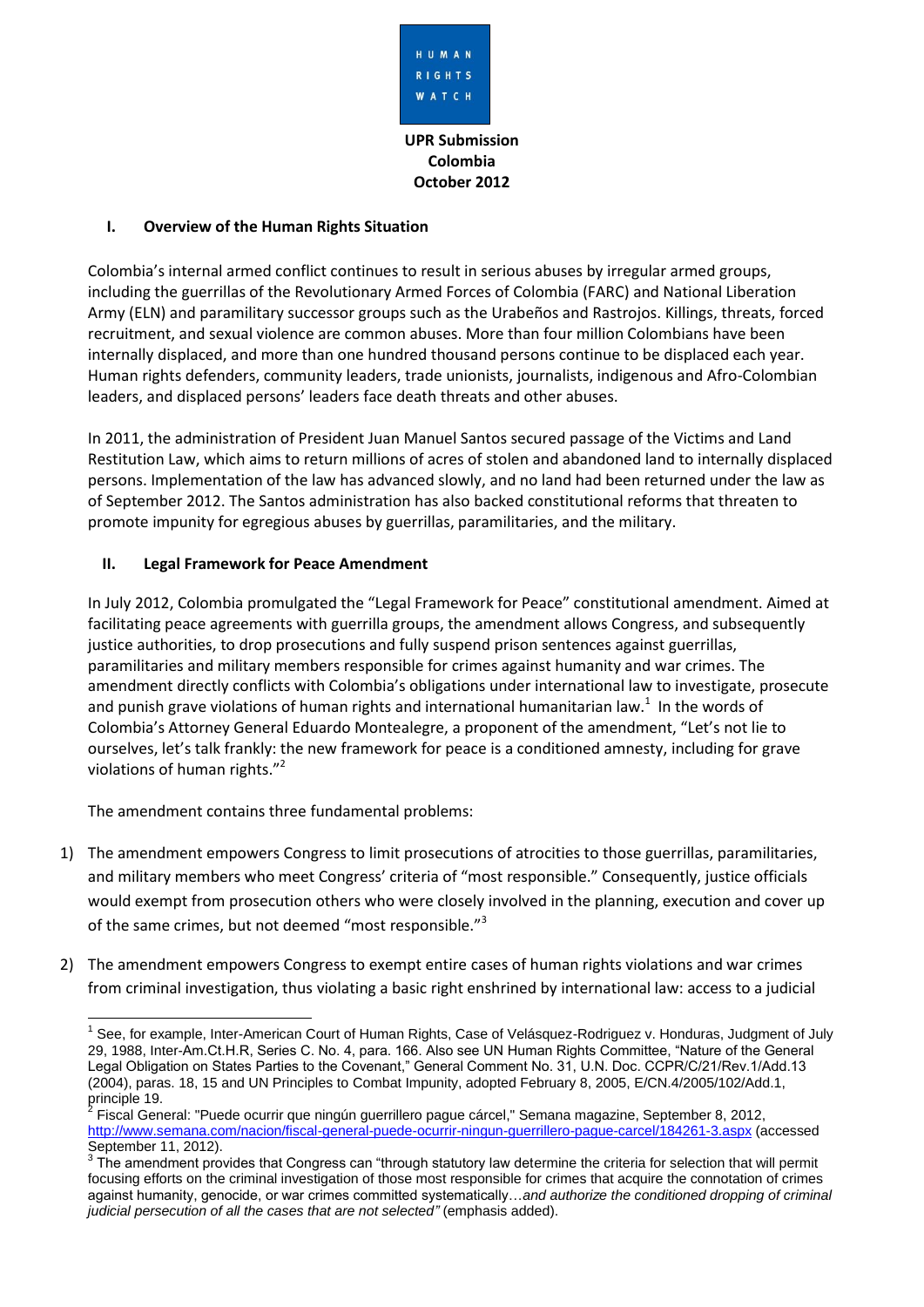remedy for violations of fundamental rights.<sup>4</sup> This is because the amendment enables Congress to limit criminal investigations of atrocities only to cases of crimes against humanity and war crimes "committed in a systematic way." Consequently, cases of egregious abuses such as massacres, rapes, and enforced disappearances would only be subject to criminal investigation if they are found to form part of a widespread or systematic attack.

3) The amendment empowers Congress to suspend prison sentences or apply non-judicial punishments for all guerrillas, paramilitaries and military personnel convicted of atrocities, including those deemed "most responsible" for Colombia's worst crimes.<sup>5</sup> Congress thus has the authority to guarantee that top FARC commanders convicted of egregious abuses do not spend a single day in prison.

With regard to violence against women and girls—a widespread<sup>6</sup> occurrence in the context of the Colombian conflict—the amendment contravenes binding UN Security Council Resolutions that "*stres[s]* the need for the exclusion of sexual violence crimes from amnesty provisions in the context of conflict resolution processes," and "*emphasiz[e]* the responsibility of all States to put an end to impunity and prosecute those responsible for all forms of violence committed against women and girls in armed conflicts."<sup>7</sup>

The Colombian government has invoked the failures of the 2005 Justice and Peace Law to justify and promote the Legal Framework for Peace amendment. There is no doubt that the Justice and Peace Law has produced severely limited results: as of July 2012, seven years since the law passed, special Justice and Peace prosecutors had obtained just eight convictions of paramilitaries. However, far from improving this situation of impunity, the proposed amendment would significantly worsen it. Indeed, the amendment directly contradicts several of the recommendations Colombia accepted during the previous Universal Periodic Review (UPR) cycle. These recommendations include to "[c]ontinue efforts to combat impunity," and to "prevent anyone in the military, paramilitary or guerrilla forces who is accused of grave human rights violations and crimes against humanity from benefitting from the amnesty laws."

### **III. Military Justice System Reform**

As of the writing of this submission in October 2012, the Santos administration is promoting a constitutional amendment to reform the military justice system that would ensure that cases of serious human rights abuses committed by the armed forces are investigated and tried by military justice authorities. The bill has passed five of eight required Congressional debates, and directly contravenes the jurisprudence of Colombia's high courts and the Inter-American Court of Human Rights, which have repeatedly found that human rights violations should not be handled by the military justice system.<sup>8</sup>

The latest version of the proposed amendment<sup>9</sup> would provide that military courts handle all violations of international humanitarian law by the security forces, except for crimes against humanity, genocide, and

<sup>7</sup> United Nations Security Council, Resolution 1820 (2008), S/RES/1820 (2008)

<sup>————————————————————&</sup>lt;br><sup>4</sup> See, for example, American Convention on Human Rights ("Pact of San José, Costa Rica"), adopted November 22, 1969, O.A.S. Treaty Series No. 36, 1144 U.N.T.S. 123, entered into force July 18, 1978, reprinted in Basic Documents Pertaining to Human Rights in the Inter-American System, OEA/Ser.L.V/II.82 doc.6 rev.1 at 25 (1992), Art. 25; Universal Declaration of Human Rights (UDHR), adopted December 10, 1948, G.A. Res. 217A (III), U.N. Doc. A/810 at 71 (1948),

Art. 8.<br><sup>5</sup> The amendment provides that Congress "can through statutory law…establish the cases, requirements, and conditions in which the suspension of the execution of the punishment would proceed; establish the cases in which the application of extra-judicial sanctions proceed." 6

In a 2008 decision the Constitutional Court recognized that sexual violence against women is "a habitual, extended, systematic and invisible practice in the context of the Colombian armed conflict."

<http://womenpeacesecurity.org/media/pdf-scr1820.pdf> (accessed September 14, 2012), para. 4; Resolution 1889 (2009), S/RES/1889 (2009) <u>http://womenpeacesecurity.org/media/pdf-scr1889.pdf</u> (accessed September 14, 2012), para. 3.<br><sup>8</sup> See, for example, Inter-American Court, Case de Radilla Pacheco v. Mexico, Judgment of November 23, 2009,

Am.Ct.H.R., Series C No. 209, para. 274; Colombian Constitutional Court, Sentence C-358/97. 9

Texto aprobado en primer debate (segunda vuelta) del proyecto de acto legislativo no. 192/12-Camara-16/12-Senado "Por el cual se reforman los artículos 116, 152, y 221 de la Constitución política de Colombia."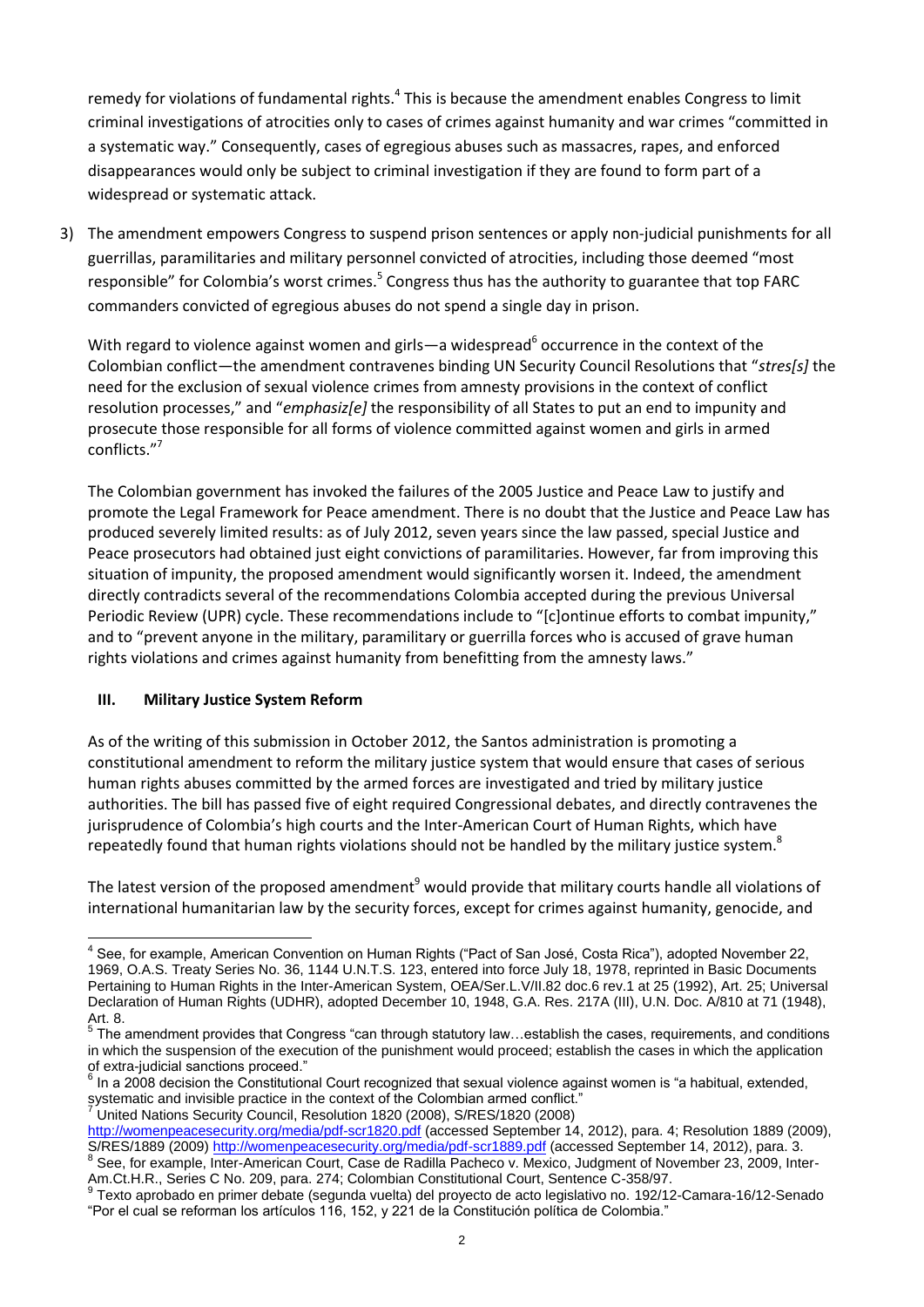enforced disappearances. As a consequence, military justice authorities would investigate and try many other types of violations, including extrajudicial executions, torture and rape. These types of abuses would only be considered crimes against humanity—and thereby excluded from military jurisdiction—if they were found to form part of a widespread or systematic attack.

The constitutional amendment would also create a commission composed partly of military justice system personnel that would intervene in cases of doubt as to the competent jurisdiction for alleged abuses. While the latest version of the bill says that the nature of the commission's intervention will be defined in a future law, the initial versions of the bill stated that it would immediately verify the facts of cases and decide whether they are referred to the military or civilian justice systems. If this mandate is ultimately established for the commission, it would represent a major setback as compared to Colombia's current policy and jurisprudence, which empowers civilian authorities to immediately take control over investigations of alleged human rights violations, even in cases of doubt. Indeed, any form of intervention by a commission containing military justice system personnel in the investigation of alleged human rights abuses would undermine current accountability mechanisms in Colombia. There would be no guarantees as to the independence of such a commission, given that the military justice system has repeatedly been found to lack the independence and impartiality necessary to handle human rights cases.<sup>10</sup>

The constitutional amendment could also lead to the transfer of current human rights investigations including of cases of extrajudicial executions known as "false positives"—from civilian jurisdiction back to the military justice system. This is because security force members who have come under investigation for human rights violations will be able to argue that the law most favorable to them should be applied retroactively and that therefore they have the right to be investigated and tried by a military tribunal.

During the previous UPR cycle in 2008, Colombia accepted the recommendation to "adopt measures to ensure that the military justice system does not claim jurisdiction in human rights cases involving members of the security forces." Since then, civilian prosecutors have advanced, albeit slowly, in investigations of alleged extrajudicial executions attributed to the military, and the number of cases reported annually has dramatically declined.<sup>11</sup> (However, there continued to be reported cases of extrajudicial killings attributed to state agents in 2011 and 2012.) It is troubling that rather than adhering to recommendations accepted during the last UPR cycle, the Colombian government has promoted a reform that would virtually guarantee impunity for military abuses.<sup>12</sup>

### **IV. Anti-union Violence**

The number of trade unionists killed every year is less today than a decade ago, but it remains high: 47 were killed in 2009, 51 in 2010, 30 in 2011, and 12 between January and September 15 2012, according to the National Labor School (ENS), Colombia's leading NGO monitoring labor rights.<sup>13</sup>

No one has been held accountable for the vast majority of the more than 2,900 trade unionist killings reported by the ENS since 1986. As of May 2012, the Attorney General's Office's sub-unit of prosecutors dedicated to anti-union violence had opened investigations into 815 cases of trade unionists killings, and in combination with other prosecutors from the Human Rights Unit, reported having obtained convictions for 263 cases. This progress is largely due to confessions by paramilitaries participating in the Justice and Peace

<sup>-</sup><sup>10</sup> See, for example, Inter-American Commission on Human Rights Report No. 43/08, Case 12.009, Leydi Dayán Sánchez, Colombia, July 23, 2008, paras. 76 and 77.

<sup>11</sup> As of August 2012 the Human Rights Unit of the Attorney General's Office was investigating 1,727 cases of alleged extrajudicial killings committed by state agents (affecting nearly 3,000 victims, since many cases include multiple victims), and had obtained convictions for 159 cases.

 $12$  It is worth noting that the current reform comes at the heels of another proposed constitutional amendment promoted and ultimately shelved by the government in 2012 that would have given the military justice system initial control over investigations of all abuses committed by the Colombian security forces during operations.

<sup>&</sup>lt;sup>13</sup> The government's Human Rights Observatory reports 28 killings in 2009, 37 in 2010, 29 in 2011, and 10 between January and June 2012.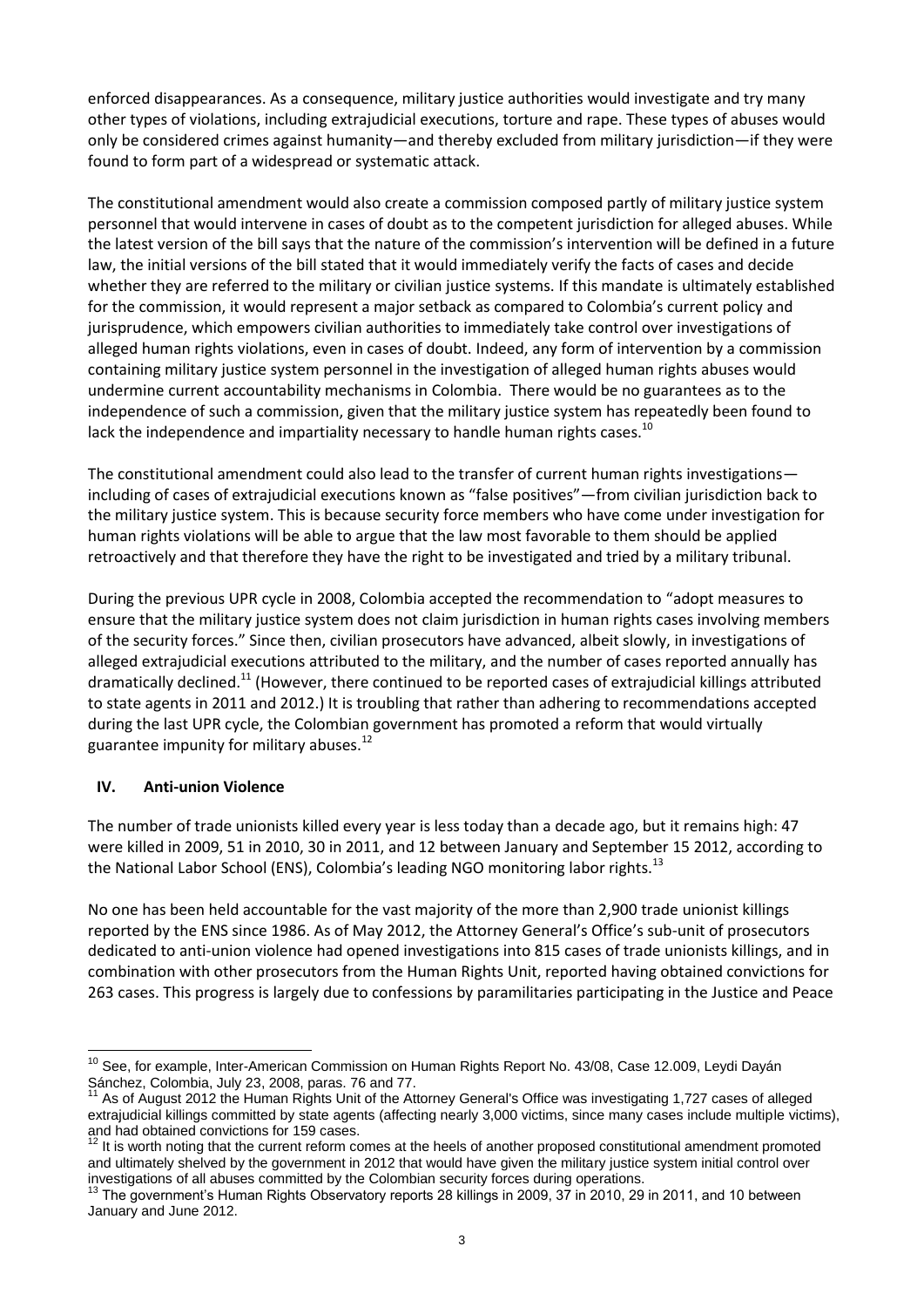process, and there have been severely limited results in prosecuting crimes committed since 2007, which are not covered by the demobilization law.

# **V. Land Restitution**

The passage of the 2011 Victims and Land Restitution Law represented an important step in addressing the recommendation accepted by Colombia during the previous UPR cycle to "[t]ake measures to ameliorate the effects of the displacement of civilians...and adop[t] immediate measures for the restitution of lands."

As of this writing, the Colombian government has advanced slowly in implementing its land restitution program under the law. The Santos administration estimated that there would be 2,100 judicial rulings in land restitution cases under the Victims Law in 2012, and 60,000 rulings by 2014;<sup>14</sup> however, as of mid-September 2012, just 197 claims had been brought before specialized land restitution judges, and no land had been returned under the law. Abuses against displaced land claimants and their leaders in recent years—including threats, forced displacements, and killings—have created a climate of fear for those seeking restitution in several areas of the country.

# **VI. Gender-based Violence and Displacement**

Gender-based violence is a widespread problem in Colombia. A 2010 government-supported survey found that 37 percent of the women surveyed had suffered violence at the hands of their intimate partners and about 16 percent reported sexual violence.<sup>15</sup>

Displaced women and girls face even higher risks of gender-based violence.<sup>16</sup> Many displaced women and girls live in poverty and in communities with high levels of violence, which contribute to their risk of abuses.<sup>17</sup>

Human Rights Watch interviewed more than 80 displaced women and girls in 2012 about gender-based violence. They described being subjected to individual and gang rapes, as well as death threats and beatings by intimate partners. Some became pregnant from rape, suffered from sexually transmitted infections, and could not access timely medical care. Perpetrators in gender-based violence crimes are rarely brought to justice.

The Colombian government, to its credit, has ambitious laws, policies, and programs to address genderbased violence and the particular risk to displaced women and girls.<sup>18</sup> Human Rights Watch has documented, however, that displaced women and girls continue to lack access to health and justice services after being victimized by gender-based violence.

[http://mesadesplazamientoydiscapacidad.files.wordpress.com/2011/01/iii-informe-de-verificacic3b3n-cs-](http://mesadesplazamientoydiscapacidad.files.wordpress.com/2011/01/iii-informe-de-verificacic3b3n-cs-2010.pdf)[2010.pdf](http://mesadesplazamientoydiscapacidad.files.wordpress.com/2011/01/iii-informe-de-verificacic3b3n-cs-2010.pdf) (accessed August 7, 2012), pp.171-186.

<sup>-</sup><sup>14</sup> Ministry of Agriculture and Rural Development of Colombia, "Informe de avances proceso de reglamentación e implementación de la Ley 1448 de 2011, en materia de restitución de tierras a las víctimas del desplazamiento forzado," February 13, 2012, pp. 12.

<sup>15</sup> Profamilia, Ministry of Social Protection, Bienestar Familiar, and USAID, *Encuesta Nacional de Demografía y de Salud 2010* (Bogotá, 2011), p. 370.

<sup>16</sup> Some studies suggest they may suffer higher rates of gender-based violence. In 2011, a Profamilia and the United States Agency for International Development (USAID) survey found that 45 percent of ever-married or partnered women in the marginalized groups (including displaced women) suffered violence at the hands of their intimate partners. USAID/ProFamilia, *Encuesta en Zonas Marginadas 2011: Salud Sexual y Salud Reproductiva, Desplazamiento Forzado y Pobreza 2000-2011* (Bogotá, 2011), pp. 67, 71, 153 and 162.

<sup>17</sup> See, for example, Comisión de Seguimiento a la Política Pública sobre Desplazamiento Forzado, "Tercer Informe de Verificación sobre el Cumplimiento de Derechos de la Población en Situación de Desplazamiento," December 2010,

<sup>&</sup>lt;sup>18</sup> See Law 1257/2008, 2008, [http://www.secretariasenado.gov.co/senado/basedoc/ley/2008/ley\\_1257\\_2008.html](http://www.secretariasenado.gov.co/senado/basedoc/ley/2008/ley_1257_2008.html) (accessed July 3, 2012); Law 387/1997, [http://www.alcaldiaBogotá.gov.co/sisjur/normas/Norma1.jsp?i=340](http://www.alcaldiabogota.gov.co/sisjur/normas/Norma1.jsp?i=340) (accessed July 17, 2012); and, Constitutional Court of Colombia, Auto 092 of 2008,